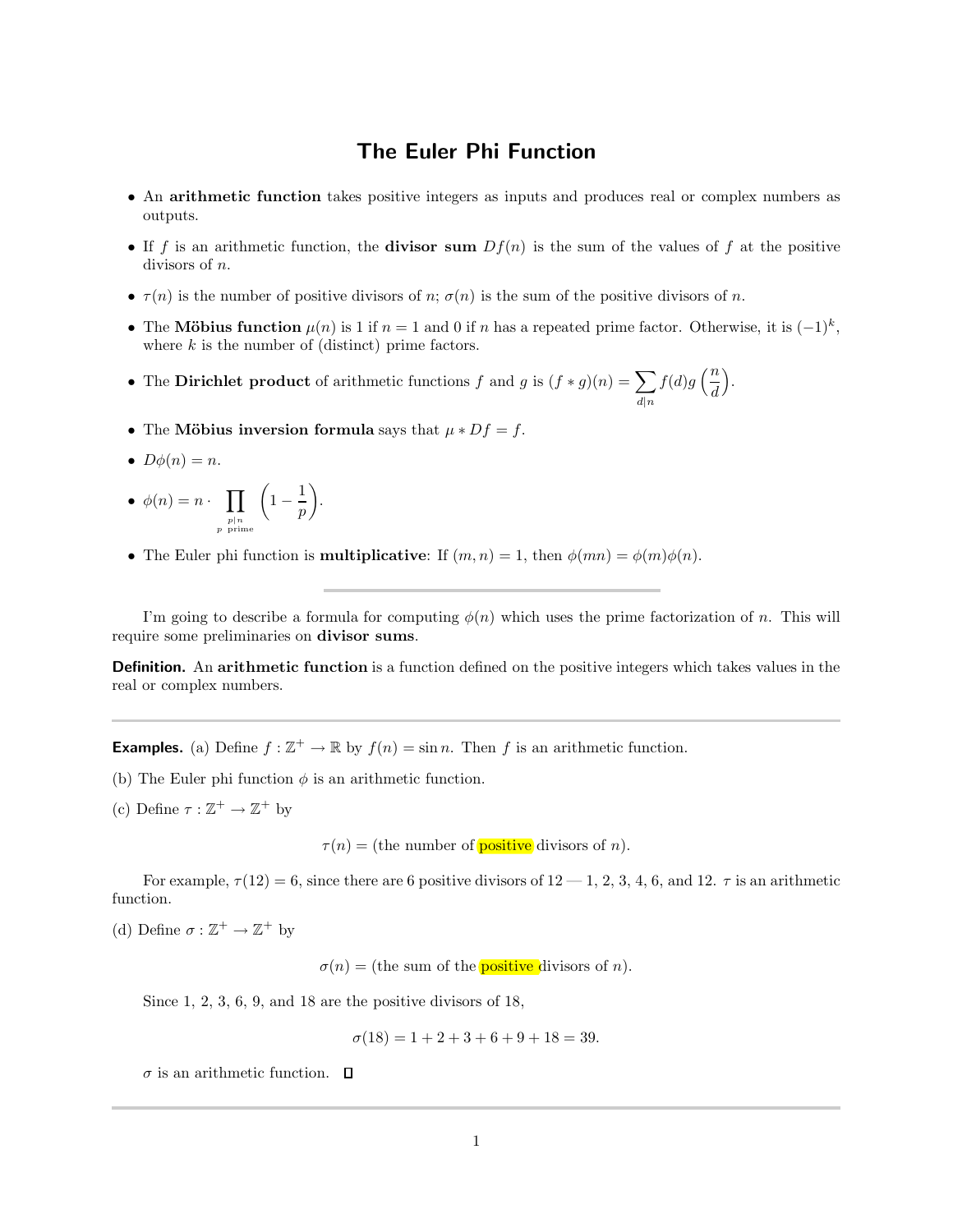**Definition.** The Möbius function is the arithmetic function defined by  $\mu(1) = 1$ , and for  $n > 1$ ,

$$
\mu(n) = \begin{cases}\n(-1)^k & \text{if } n = p_i \cdots p_k, \ p_i \text{ distinct primes} \\
0 & \text{otherwise}\n\end{cases}
$$

Thus,  $\mu(n) = 0$  if n is divisible by a square.

**Example.**  $\mu(6) = 1$ , since  $6 = 2 \cdot 3$ . Likewise,  $\mu(30) = -1$ , since  $30 = 2 \cdot 3 \cdot 5$ . But  $\mu(12) = 0$  and  $\mu(250 = 0$ .  $\Box$ 

**Definition.** If f is an arithmetic function, the **divisor sum** of f is

$$
[D(f)](n) = \sum_{d|n} f(d).
$$

To save writing, I'll make the convention that when I write " $\sum$ ", I mean to sum over all the *positive*  $d|n$ 

divisors of a positive integer n. Thus, the divisor sum of  $f$  evaluated at a positive integer n takes the positive divisors of  $n$ , plugs them into  $f$ , and adds up the results.

Notice that the divisor sum is a function which takes an arithmetic function as input and produces an arithmetic function as output.

> With f installed in the divisor sum machine, you get a new arithmetic function: D(f).

.





D(f) works by taking a number, applying f to each divisor of the sum, and adding up the results.

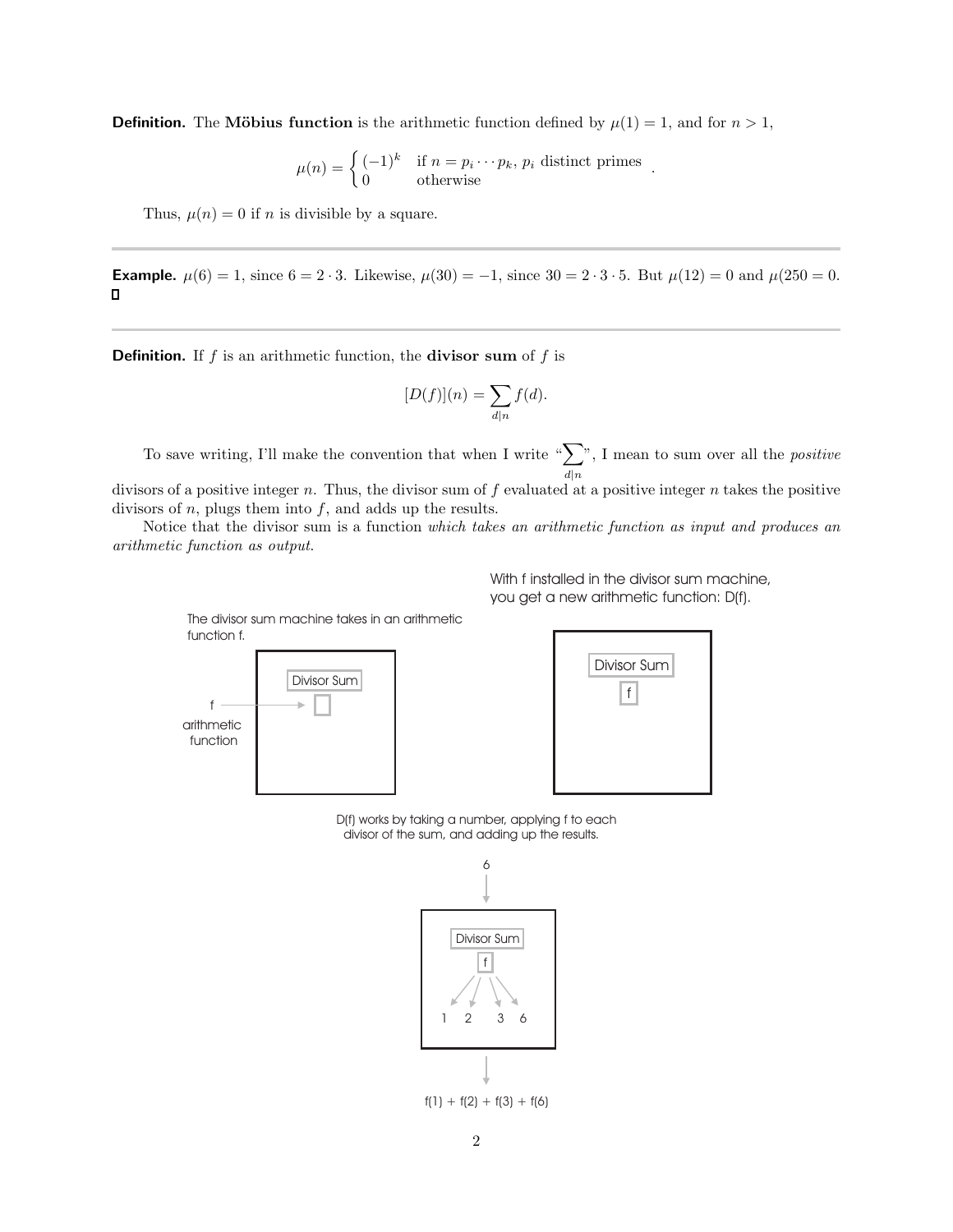**Example.** Suppose  $f : \mathbb{Z}^+ \to \mathbb{Z}^+$  is defined by  $f(n) = n^2$ . Then

$$
[D(f)](n) = \sum_{d|n} d^2
$$

.

For example,

$$
[D(f)](12) = \sum_{d|12} d^2 = 1^2 + 2^2 + 3^2 + 4^2 + 6^2 + 12^2 = 210.
$$

Lemma.

$$
[D(\mu)](n) = \sum_{d|n} \mu(d) = \begin{cases} 1 & \text{if } n = 1 \\ 0 & \text{otherwise} \end{cases}
$$

**Proof.** The formula for  $n = 1$  is obvious.

Suppose  $n > 1$ . Let

$$
n=p_1^{r_1}\cdots p_k^{r_k}
$$

be the factorization of n into distinct primes. What are the nonzero terms in the sum  $\sum$  $d|n$  $\mu(d)$ ? They will

come from d's which are products of single powers of  $p_1, \ldots, p_k$ , and also  $d = 1$ .

For example,  $\mu(p_1p_2p_7)$  and  $\mu(p_2p_4)$  would give rise to nonzero terms in the sum, but  $\mu(p_3^3p_8)=0$ . So

$$
\sum_{d|n} \mu(d) = 1 + (\mu(p_1) + \dots + \mu(p_k)) + (\mu(p_1 p_2) + \mu(p_1 p_3) + \dots + \mu(p_{k-1} p_k)) + \dots + \mu(p_1 p_2 \dots p_k) =
$$
\n
$$
(k) \qquad (k) \qquad (k) \qquad (k) \qquad (k) \qquad (k) \qquad (k) \qquad (k) \qquad (k) \qquad (k) \qquad (k) \qquad (k) \qquad (k) \qquad (k) \qquad (k) \qquad (k) \qquad (k) \qquad (k) \qquad (k) \qquad (k) \qquad (k) \qquad (k) \qquad (k) \qquad (k) \qquad (k) \qquad (k) \qquad (k) \qquad (k) \qquad (k) \qquad (k) \qquad (k) \qquad (k) \qquad (k) \qquad (k) \qquad (k) \qquad (k) \qquad (k) \qquad (k) \qquad (k) \qquad (k) \qquad (k) \qquad (k) \qquad (k) \qquad (k) \qquad (k) \qquad (k) \qquad (k) \qquad (k) \qquad (k) \qquad (k) \qquad (k) \qquad (k) \qquad (k) \qquad (k) \qquad (k) \qquad (k) \qquad (k) \qquad (k) \qquad (k) \qquad (k) \qquad (k) \qquad (k) \qquad (k) \qquad (k) \qquad (k) \qquad (k) \qquad (k) \qquad (k) \qquad (k) \qquad (k) \qquad (k) \qquad (k) \qquad (k) \qquad (k) \qquad (k) \qquad (k) \qquad (k) \qquad (k) \qquad (k) \qquad (k) \qquad (k) \qquad (k) \qquad (k) \qquad (k) \qquad (k) \qquad (k) \qquad (k) \qquad (k) \qquad (k) \qquad (k) \qquad (k) \qquad (k) \qquad (k) \qquad (k) \qquad (k) \qquad (k) \qquad (k) \qquad (k) \qquad (k) \qquad (k) \qquad (k) \qquad (k) \qquad (k) \qquad (k) \qquad (k) \qquad (k) \qquad (k) \qquad (k) \qquad (k) \qquad (k) \qquad (k) \qquad (k
$$

$$
1 + {k \choose 1}(-1) + {k \choose 2}(-1)^2 + \dots + {k \choose k}(-1)^k = (1-1)^k = 0. \quad \Box
$$

**Example.** Suppose  $n = 24$ . The divisor sum is

$$
\sum_{d|24} \mu(d) = \mu(1) + \mu(2) + \mu(3) + \mu(4) + \mu(6) + \mu(12) + \mu(24) = 1 + (-1) + (-1) + 0 + 1 + 0 + 0 = 0.
$$

**Definition.** If  $f$  and  $g$  are arithmetic functions, their **Dirichlet product** is

$$
(f * g)(n) = \sum_{d|n} f(d)g\left(\frac{n}{d}\right).
$$

**Example.** If  $f$  and  $g$  are arithmetic functions,

$$
(f * g)(12) = f(1)g(12) + f(2)g(6) + f(3)g(4) + f(4)(g(3) + f(6)g(2) + f(12)(g(1)).
$$

I'll need two helper functions in what follows. Define

$$
I(n) = 1 \quad \text{for all} \quad n \in \mathbb{Z}^+,
$$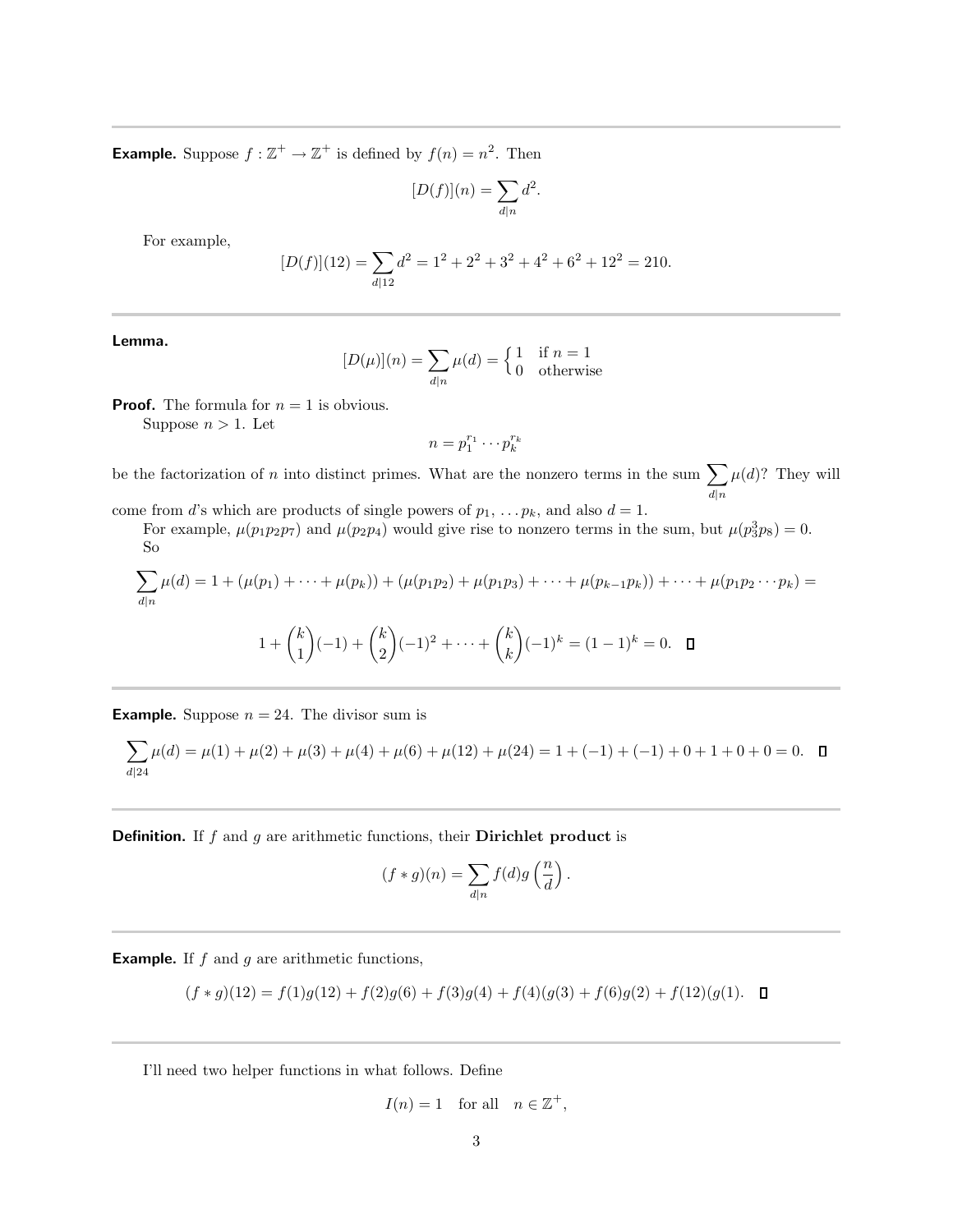$$
e(n) = \begin{cases} 1 & \text{if } n = 1 \\ 0 & \text{otherwise} \end{cases} \quad \text{for all} \quad n \in \mathbb{Z}^+.
$$

#### Properties of the Dirichlet product.

Let  $f, g$ , and  $h$  be arithmetic functions.

1.  $f * g = g * f$ . 2.  $(f * q) * h = f * (q * h).$ 3.  $f * e = f = e * f$ . 4.  $f * I = Df = I * f$ . 5.  $\mu * I = e$ .

**Proof.** For property 1, note that divisors of *n* come in pairs  $\left\{d, \frac{n}{d}\right\}$ }, and that if  $\left\{d, \frac{n}{d}\right\}$ } is a divisor pair, so is  $\left\{\frac{n}{d}, d\right\}$ . This means that the same terms occur in both

$$
(f * g)(n) = \sum_{d|n} f(d)g\left(\frac{n}{d}\right) \text{ and } (g * f)(n) = \sum_{d|n} g(d)f\left(\frac{n}{d}\right),
$$

so they're equal.

Associativity is a little tedious, so I'll just note that  $[(f * g) * h](n)$  and  $[f * (g * h)](n)$  are equal to

$$
\sum_{\{d,e,f\}} f(d)g(e)h(f),
$$

where the sum runs over all triples of positive numbers d, e, f such that  $def = n$ . You can fill in the details. For property 3, note that

$$
(f * e)(n) = \sum_{d|n} f(d)e\left(\frac{n}{d}\right) = f(n)e(1) = f(n).
$$

 $(e\left(\frac{n}{2}\right))$ d ) is 0 except when  $\frac{n}{d} = 1$ , i.e. when  $d = n$ .) For property 4,

$$
(f * I)(n) = \sum_{d|n} f(d)I\left(\frac{n}{d}\right) = \sum_{d|n} f(d) \cdot 1 = \sum_{d|n} f(d) = (Df)(n).
$$

For property 5, start with  $n = 1$ :

$$
(\mu * I)(1) = \mu(1)I(1) = 1 \cdot 1 = 1 = e(1).
$$

Now suppose  $n > 0$ . Then

$$
(\mu * I)(n) = (D\mu)(n) = 0 = e(n).
$$

Therefore, the formula holds for all  $n$ .  $\Box$ 

The next result is very powerful, but the proof will look easy with all the machinery I've collected.

**Theorem.** (Möbius Inversion Formula) If f is an arithmetic function, then  $f = \mu * Df$ .

#### Proof.

$$
\mu * Df = \mu * I * f = e * f = f. \quad \Box
$$

Next, I'll compute the divisor sum of the Euler phi function.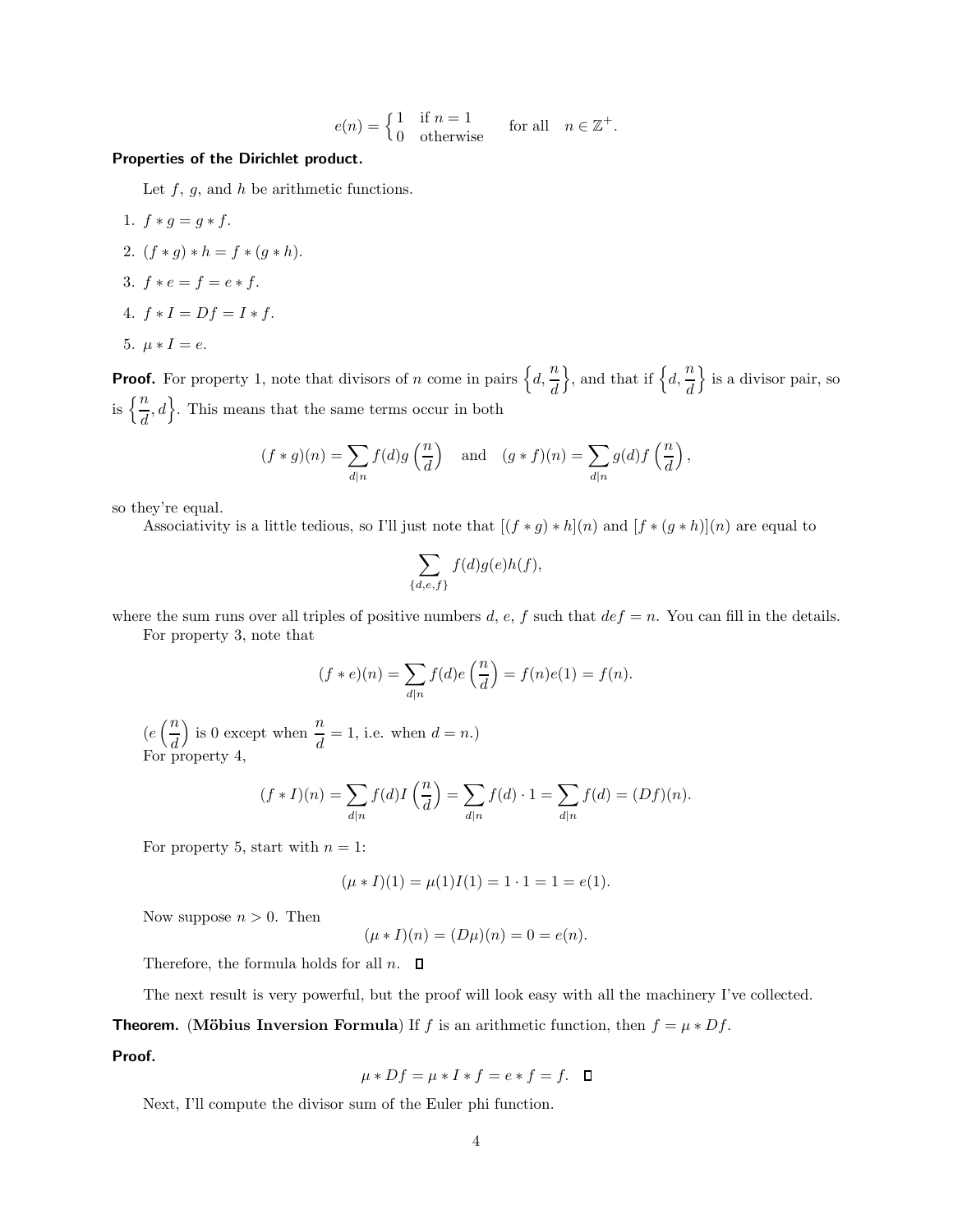Lemma.

$$
[D(\phi)](n) = \sum_{d|n} \phi(d) = n.
$$

**Proof.** Let  $n$  be a positive integer. Construct the fractions

$$
\frac{1}{n}, \quad \frac{2}{n}, \ldots, \frac{n-1}{n}, \quad \frac{n}{n}.
$$

Reduce them all to lowest terms. Consider a typical lowest-term fraction  $\frac{a}{d}$ . Here  $d | n$  (because it came from a fraction whose denominator was  $n, a < d$  (because the original fraction was less than 1), and  $(a, d) = 1$  (because it's in lowest terms).

Notice that (going the other way) if  $\frac{a}{d}$  is a fraction with positive top and bottom which satisfies  $d | n$ ,  $a < d$ , and  $(a, d) = 1$ , then it is one of the lowest-terms fractions. For  $dk = n$  for some k, and then a  $\frac{a}{d} = \frac{ka}{kd} = \frac{ka}{n}$  $\frac{a}{n}$  — and the last fraction is one of the original fractions.

How many of the lowest-terms fractions have "d" on the bottom? Since the "a" on top is a positive number relatively prime to d, there are  $\phi(d)$  such fractions. Summing over all d's which divide n gives  $\sum_{i} \phi(d)$ . But since every lowest-terms fraction has some such "d" on the bottom, this sum accounts for all  $d|n$ 

the fractions — and there are n of them. Therefore,  $\sum$  $d|n$  $\phi(d) = n.$ 

**Example.** Suppose  $n = 6$ . Then

$$
\sum_{d|6} \phi(d) = \phi(1) + \phi(2) + \phi(3) + \phi(6) = 1 + 1 + 2 + 2 = 6. \quad \Box
$$

**Lemma.** Let  $n \geq 1$ .

$$
\phi(n) = \sum_{d|n} \mu(d) \frac{n}{d}
$$

.

**Proof.** By Möbius inversion and the previous result,

$$
\phi(n) = (\mu * D\phi)(n) = \sum_{d|n} \mu(d) D\phi\left(\frac{n}{d}\right) = \sum_{d|n} \mu(d)\frac{n}{d}.
$$

**Example.** Take  $n = 6$ , so  $\phi(6) = 2$ .

$$
\sum_{d|6} \mu(d)\frac{6}{d} = \mu(1)\cdot \frac{6}{1} + \mu(2)\cdot \frac{6}{2} + \mu(3)\cdot \frac{6}{3} + \mu(6)\cdot \frac{6}{6} =
$$
  
(1)(6) + (-1)(3) + (-1)(2) + (1)(1) = 2.  $\Box$ 

**Theorem.** Let  $n > 1$ .

$$
\phi(n) = n \cdot \prod_{\substack{p \mid n \\ p \text{ prime}}} \left(1 - \frac{1}{p}\right)
$$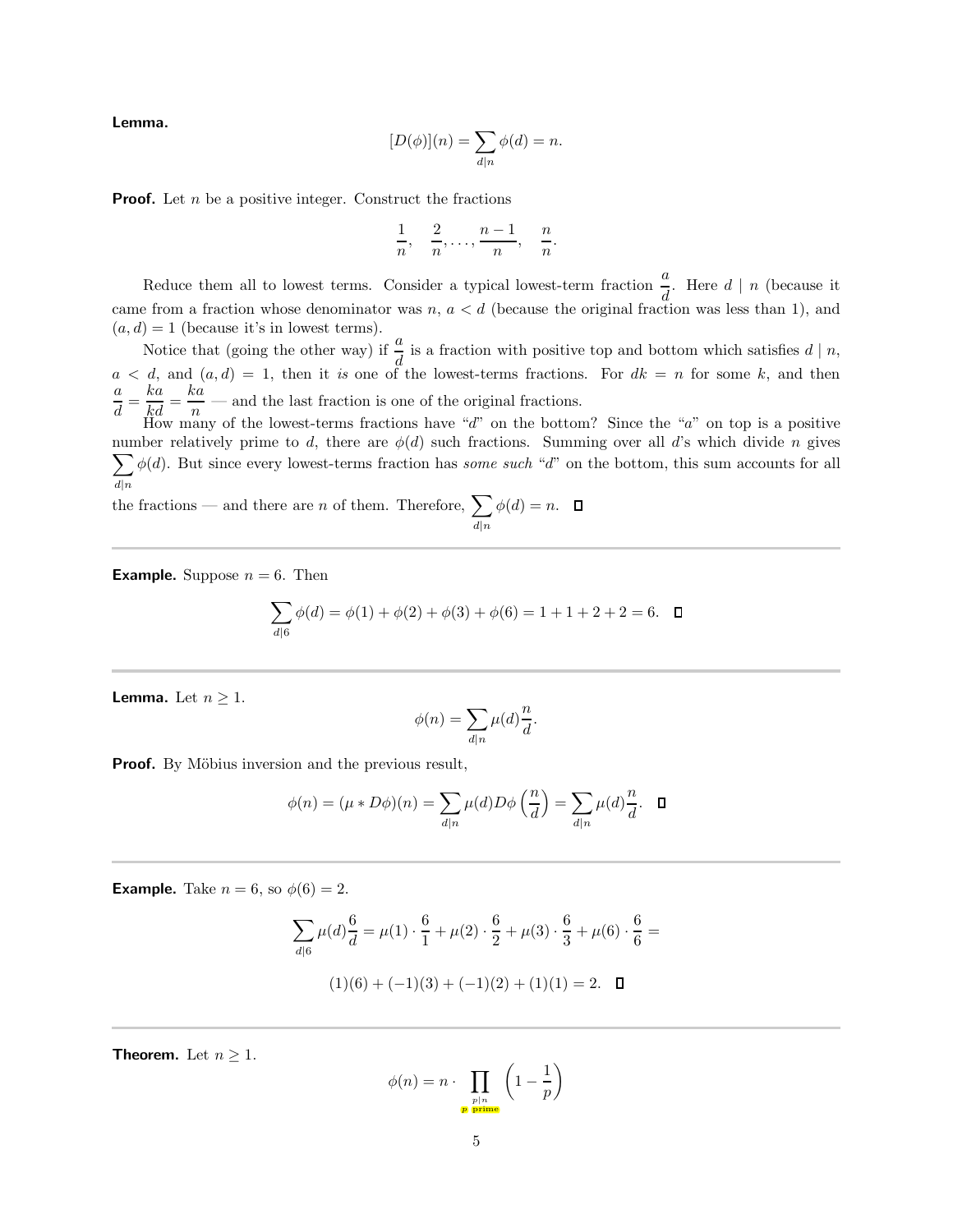(By convention, the empty product — the product with no terms — equals 1.)

**Proof.** If  $n = 1$ , the result is immediate by convention.

If  $n > 1$ , let  $p_1, \ldots, p_k$  be the distinct prime factors of n. Then

$$
\prod_{p \text{ prime}} \left(1 - \frac{1}{p}\right) = \left(1 - \frac{1}{p_1}\right) \left(1 - \frac{1}{p_2}\right) \cdots \left(1 - \frac{1}{p_k}\right) =
$$
  

$$
1 - \sum_{i} \frac{1}{p_i} + \sum_{i \neq j} \frac{1}{p_i p_j} - \cdots + (-1)^k \frac{1}{p_1 p_2 \cdots p_k}.
$$

Each term is  $\pm \frac{1}{4}$  $\frac{1}{d}$ , where d is 1 (the first term) or a product of distinct primes. The  $(-1)^i$  in front of each term alternates signs according to the number of  $p$ 's — which is exactly what the Möbius function does. So the expression above is

$$
\sum_{d|n} \frac{\mu(d)}{d}.
$$

(I can run the sum over all divisors, because  $\mu(d) = 0$  if d has a repeated prime factor.) Now simply multiply by  $n$ :

$$
n \cdot \prod_{p \mid n \atop p \text{ prime}} \left(1 - \frac{1}{p}\right) = \sum_{d \mid n} \mu(d) \frac{n}{d} = \phi(n). \quad \Box
$$

**Example.**  $40 = 2^3 \cdot 5$ , so

$$
\phi(40) = 40 \left( 1 - \frac{1}{2} \right) \left( 1 - \frac{1}{5} \right) = 16.
$$

Likewise,  $81 = 3^4$ , so

$$
\phi(81) = 81 \cdot \left(1 - \frac{1}{3}\right) = 54.
$$

More generally, if p is prime and  $k \geq 1$ , then

$$
f_{\rm{max}}
$$

For

$$
(p^k) = p^k \cdot \left(1 - \frac{1}{p}\right) = p^k - p^{k-1}.\quad \blacksquare
$$

 $\phi(p^k) = p^k - p^{k-1}.$ 

**Definition.** An arithmetic function f is **multiplicative** if  $(m, n) = 1$  implies

 $\phi$ 

$$
f(mn) = f(m)f(n).
$$

**Lemma.**  $\phi$  is multiplicative — that is, if  $(m, n) = 1$ , then

$$
\phi(mn) = \phi(m)\phi(n).
$$

**Proof.** Suppose  $(m, n) = 1$ . Now

$$
\phi(m) = m \cdot \prod_{p \mid m \atop p \text{ prime}} \left(1 - \frac{1}{p}\right) \quad \text{and} \quad \phi(n) = n \cdot \prod_{q \mid n \atop q \text{ prime}} \left(1 - \frac{1}{q}\right).
$$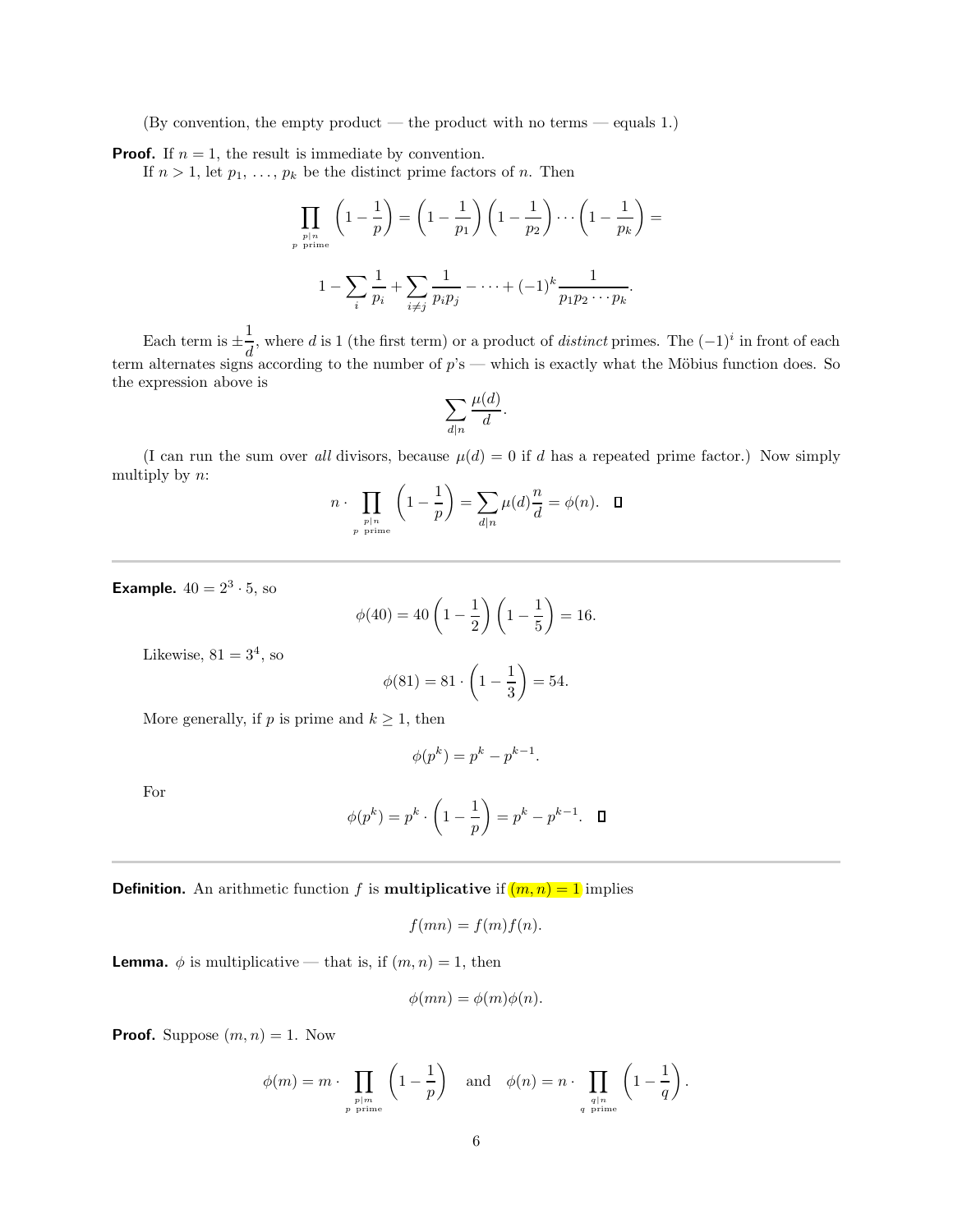So

$$
\frac{\phi(m)\phi(n)}{mn} = \left(\prod_{p|m \atop p \text{ prime}}\left(1 - \frac{1}{p}\right)\right)\left(\prod_{q \text{ prime}}\left(1 - \frac{1}{q}\right)\right).
$$

Since  $(m, n) = 1$ , the two products have no primes in common. Moreover, the primes that appear in either of the products are exactly the prime factors of mn. So

$$
\frac{\phi(m)\phi(n)}{mn} = \prod_{\substack{r|mn\\r \text{ prime}}} \left(1 - \frac{1}{r}\right).
$$

Hence,

$$
\phi(m)\phi(n) = (mn) \cdot \prod_{\substack{r \mid mn \\ r \text{ prime}}} \left(1 - \frac{1}{r}\right) = \phi(mn). \quad \Box
$$

**Example.** If  $n \ge 3$ , then  $\phi(n)$  is even. In fact, if n has k odd prime factors, then  $2^k | \phi(n)$ .

To see this, observe first that

$$
\phi(2^k) = 2^k - 2^{k-1}.
$$

This is even if  $2^k \geq 4$ . So suppose that  $n$  has  $k$  odd prime factors. Then

$$
\phi(n) = n \cdot \prod_{p \mid n \atop p \text{ prime}} \left(1 - \frac{1}{p}\right) = \phi(n) = n \cdot \prod_{p \mid n \atop p \text{ prime}} \left(\frac{p-1}{p}\right) = \frac{n}{\prod_{p \mid n \atop p \text{ prime}} p} \prod_{p \mid n \atop p \text{ prime}} (p-1) \, .
$$

The denominator of the fraction is the product of primes dividing  $n$ , so the fraction is actually an integer. The second term has at least one even factor for each odd prime dividing  $n$ , because if  $p$  is an odd prime then  $p-1$  is even. Hence, the second term — and therefore  $\phi(n)$  — is divisible by  $2^k$ .

For example, consider  $7623 = 3^2 \cdot 7 \cdot 11^2$ . There are 3 odd prime factors, so  $\phi(7623)$  should be divisible by 8. And in fact,  $\phi(7623) = 3960 = 8 \cdot 495$ .  $\Box$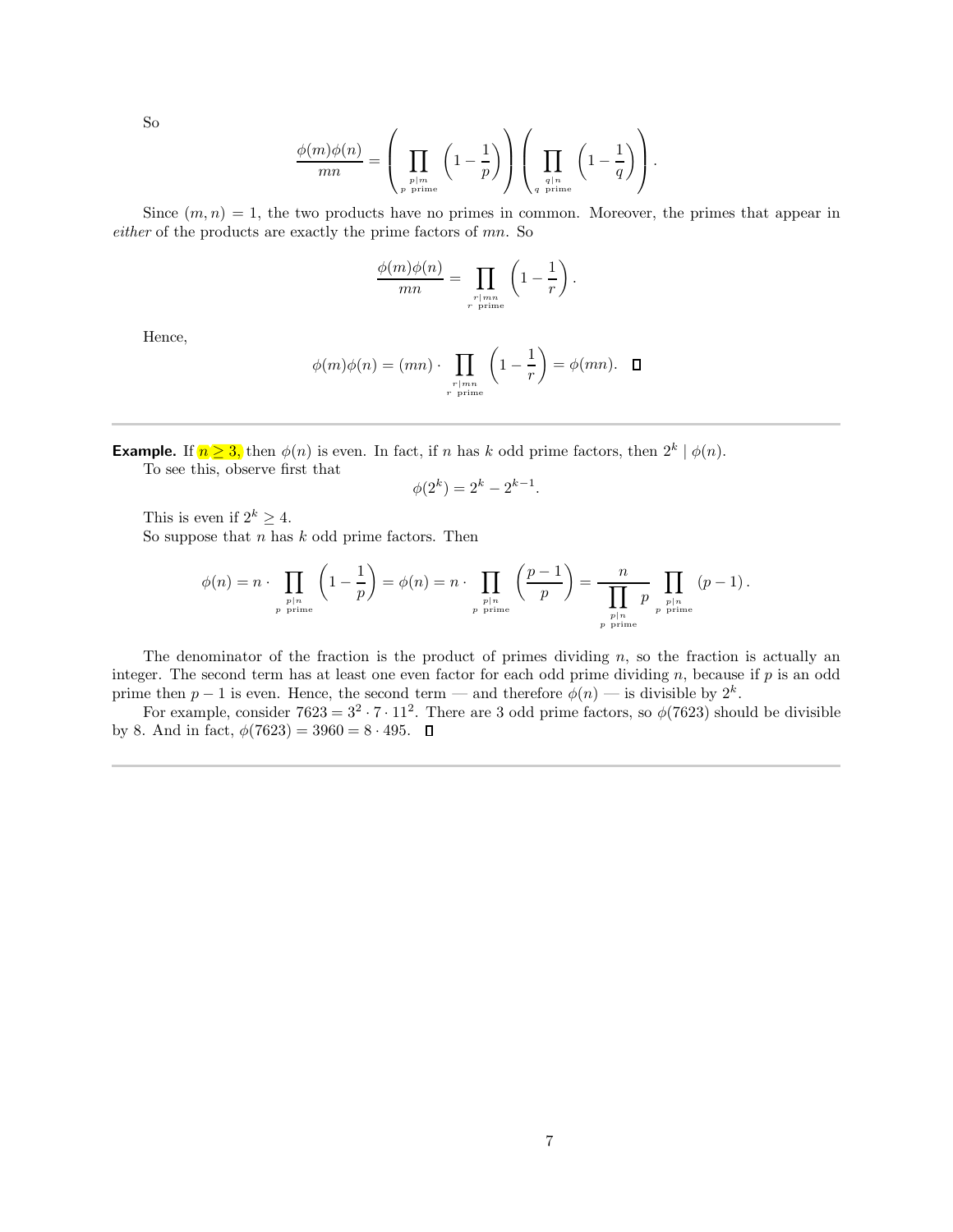# The Sum and Number of Divisors

Definition. The sum of divisors function is given by

$$
\sigma(n)=\sum_{d|n}d.
$$

The **number of divisors** function is given by

$$
\tau(n) = \sum_{d|n} 1.
$$

**Example.** Recall that a number is **perfect** if it's equal to the sum of its divisors other than itself. It follows that a number *n* is perfect if  $\sigma(n) = 2n$ .  $\Box$ 

Example.

$$
\sigma(15) = 1 + 3 + 5 + 15 = 24
$$
 and  $\tau(15) = 4$ .  $\Box$ 

I want to show that  $\sigma$  and  $\tau$  are multiplicative. I can do most of the work in the following lemma.

**Lemma.** The divisor sum of a multiplicative function is multiplicative.

**Proof.** Suppose f is multiplicative, and let  $D(f)$  be the divisor sum of f. Suppose  $(m, n) = 1$ . Then

$$
[D(f)](m) = \sum_{a|m} f(a)
$$
 and  $[D(f)](n) = \sum_{b|n} f(b)$ .

Then

$$
[D(f)](m) \cdot [D(f)](n) = \left(\sum_{a|m} f(a)\right) \left(\sum_{b|n} f(b)\right) = \sum_{a|m} \sum_{b|n} f(a)f(b).
$$

Now  $(m, n) = 1$ , so if a | m and b | n, then  $(a, b) = 1$ . Therefore, multiplicativity of f implies

$$
[D(f)](m) \cdot [D(f)](n) = \sum_{a|m} \sum_{b|n} f(ab).
$$

Now every divisor d of mn can be written as  $d = ab$ , where  $a \mid m$  and  $b \mid n$ . Going the other way, if  $a \mid m$  and  $b \mid n$  then  $ab \mid mn$ . So I may set  $d = ab$ , where  $d \mid mn$ , and replace the double sum with a single sum:

$$
[D(f)](m) \cdot [D(f)](n) = \sum_{d|mn} f(ab) = [D(f)](mn).
$$

This proves that  $D(f)$  is multiplicative.  $\Box$ 

**Example.** The identity function  $id(x) = x$  is multiplicative:  $id(mn) = mn = id(m) \cdot id(n)$  for all m, n (so a fortiori for  $(m, n) = 1$ ). Therefore, the divisor sum of id is multiplicative. But

$$
[D(\mathrm{id})](n) = \sum_{d|n} \mathrm{id}(d) = \sum_{d|n} d = \sigma(n).
$$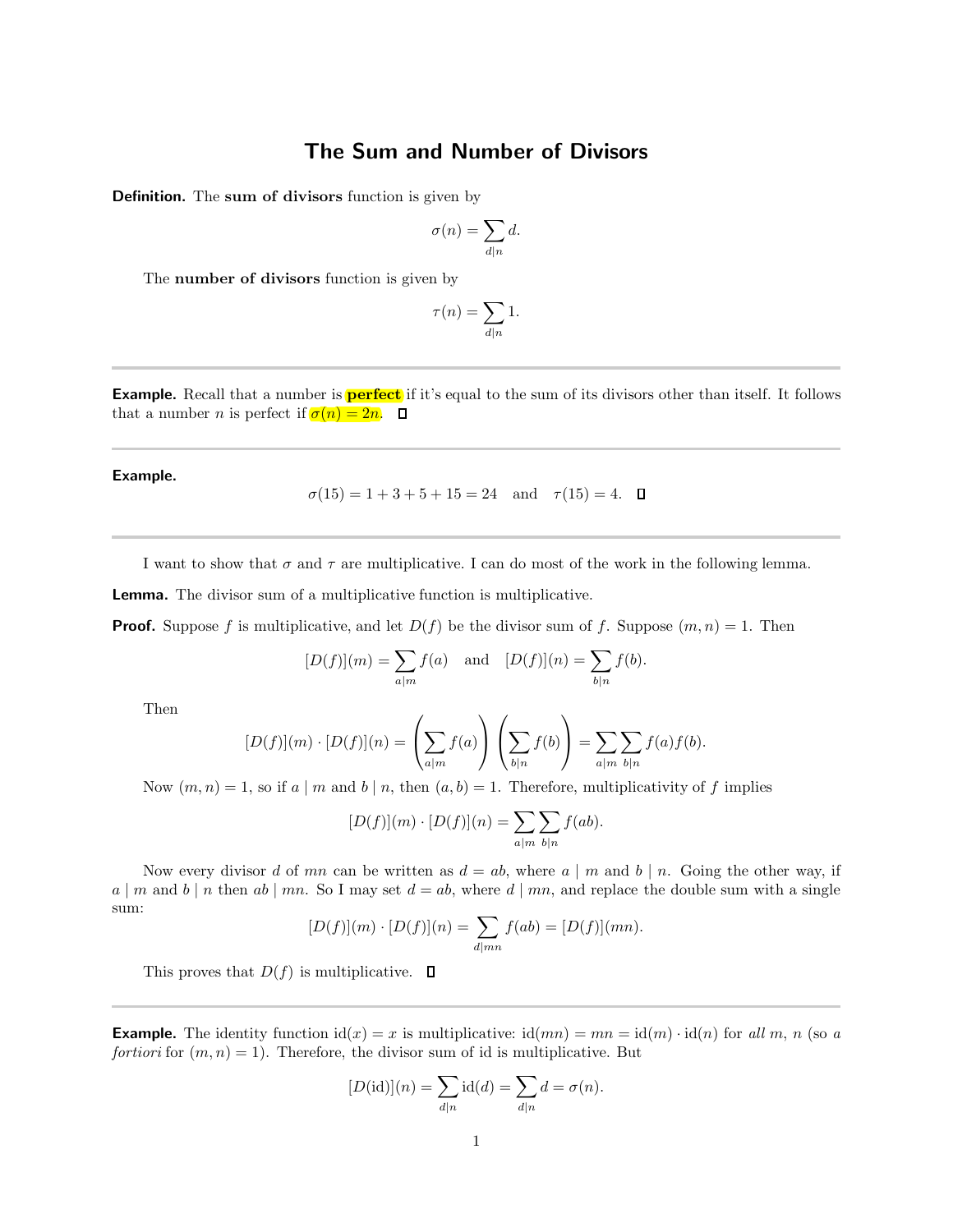Hence, the sum of divisors function  $\sigma$  is multiplicative.  $\Box$ 

**Example.** The constant function  $I(n) = 1$  is multiplicative:  $I(mn) = mn = I(m) \cdot I(n)$  for all m, n (so a fortiori for  $(m, n) = 1$ . Therefore, the divisor sum of I is multiplicative. But

$$
[D(I)](n) = \sum_{d|n} I(d) = \sum_{d|n} 1 = \tau(n).
$$

Hence, the number of divisors function  $\tau$  is multiplicative.  $\Box$ 

I'll use multiplicativity to obtain formulas for  $\sigma(n)$  and  $\tau(n)$  in terms of their prime factorizations (as I did with  $\phi$ ). First, I'll get the formulas in the case where n is a power of a prime.

**Lemma.** Let  $p$  be prime. Then:

$$
\sigma(p^k) = \frac{p^{k+1} - 1}{p - 1}
$$

$$
\tau(p^k) = k + 1
$$

**Proof.** The divisors of  $p^k$  are 1,  $p, p^2, \ldots, p^k$ . So the sum of the divisors is

$$
\sigma(p^k) = 1 + p + p^2 + \dots + p^k = \frac{p^{k+1} - 1}{p - 1}.
$$

And since the divisors of  $p^k$  are 1, p,  $p^2, \ldots, p^k$ , there are  $k+1$  of them, and

 $\tau(p^k) = k + 1.$ 

**Theorem.** Let  $n = p_1^{r_1} \cdots p_k^{r_k}$ , where the p's are distinct primes and  $r_i \ge 1$  for all i. Then:

$$
\sigma(n) = \left(\frac{p_1^{r_1+1}-1}{p_1-1}\right)\cdots\left(\frac{p_k^{r_k+1}-1}{p_k-1}\right)
$$

$$
\tau(n) = (r_1+1)\cdots(r_k+1)
$$

**Proof.** These results follow from the preceding lemma, the fact that  $\sigma$  and  $\tau$  are multiplicative, and the fact that the prime power factors  $p_i^{r_i}$  are pairwise relatively prime.

Here is a graph of  $\sigma(n)$  for  $1 \leq n \leq 1000$ .

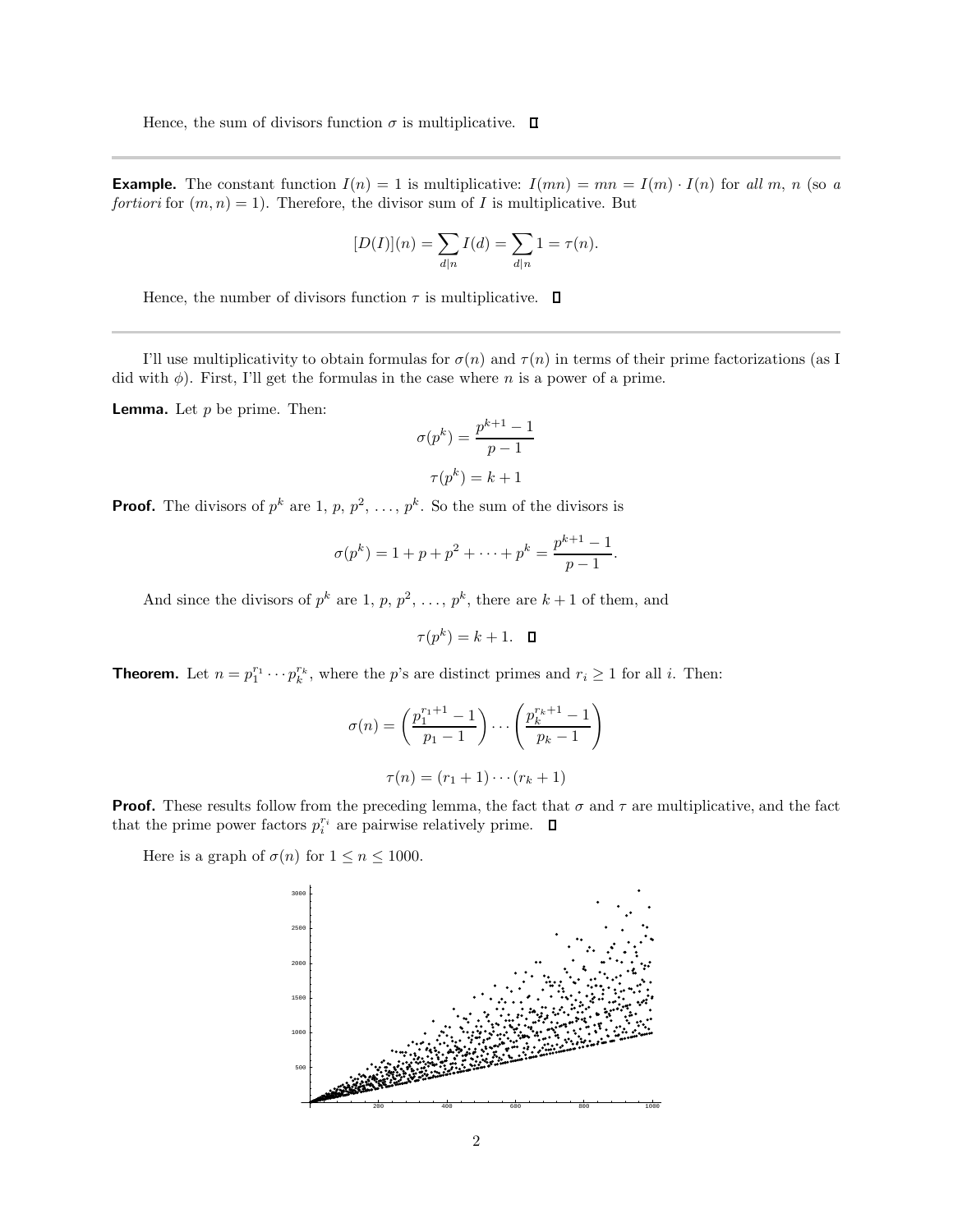Note that if p is prime,  $\sigma p = p + 1$ . This gives the point  $(p, p + 1)$ , which lies on the line  $y = x + 1$ . This is the line that you see bounding the dots below.

Here is a graph of  $\tau(n)$  for  $1 \leq n \leq 1000$ .



If p is prime,  $\tau(p) = 2$ . Thus,  $\tau$  repeatedly returns to the horizontal line  $y = 2$ , which you can see bounding the dots below.

**Example.**  $720 = 2^4 \cdot 3^2 \cdot 5$ , so

$$
\sigma(720) = \left(\frac{2^5 - 1}{2 - 1}\right) \left(\frac{3^3 - 1}{3 - 1}\right) \left(\frac{5^2 - 1}{5 - 1}\right) = 2418,
$$
  

$$
\tau(720) = (4 + 1)(2 + 1)(1 + 1) = 30. \quad \Box
$$

**Example.** For each n, there are only finitely many numbers k whose divisors sum to n:  $\sigma(k) = n$ . For k divides itself, so

$$
n = \sigma(k) = (\text{junk}) + k > k.
$$

This says that k must be less than n. So if I'm looking for numbers whose divisors sum to n, I only need to look at numbers less than n. For example, if I want to find all numbers whose divisors sum to 42, I only need to look at  $\{1, 2, \ldots, 41\}$ .  $\Box$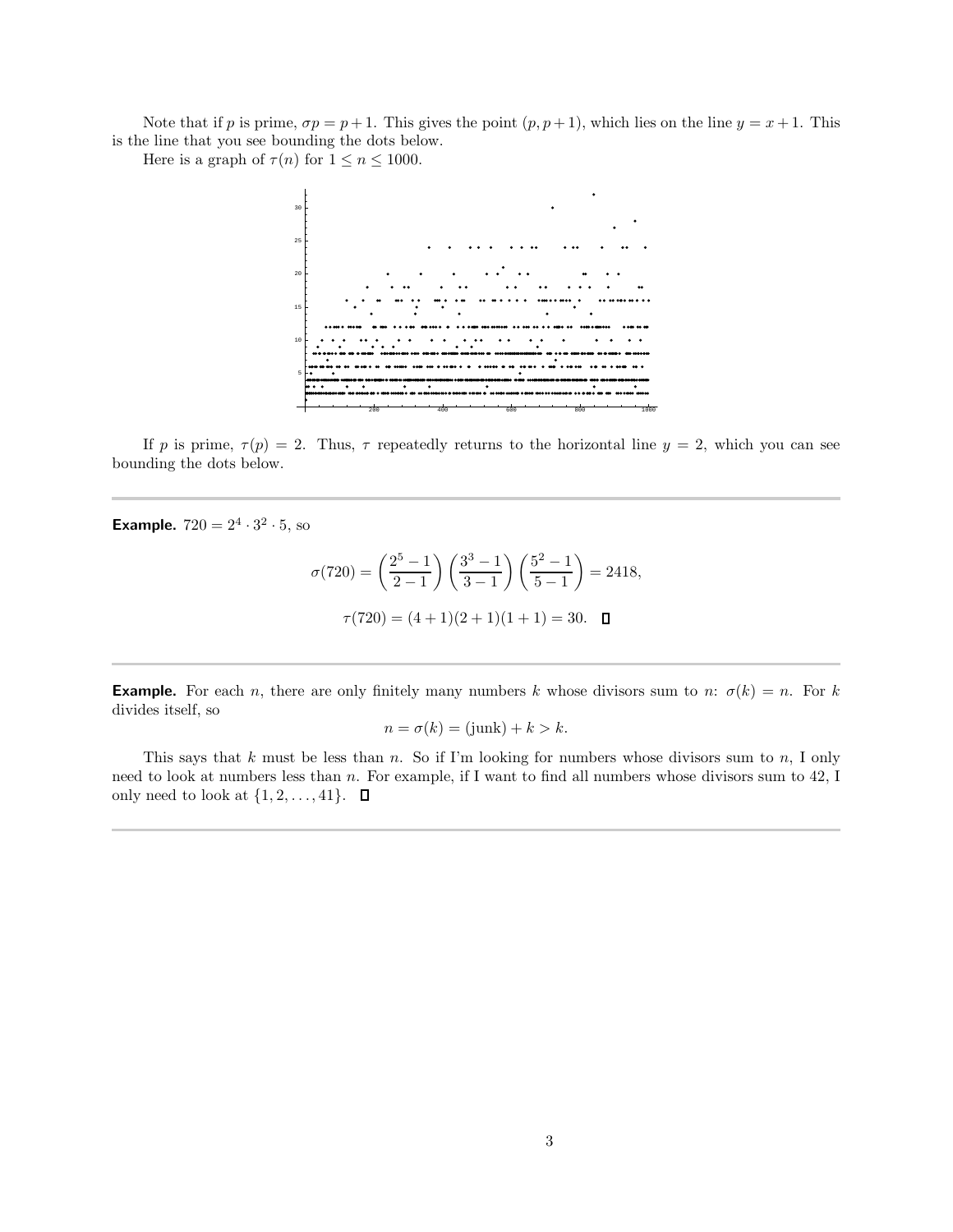### Perfect Numbers

**Definition.** A number  $n > 0$  is perfect if  $\sigma(n) = 2n$ . Equivalently, n is perfect if it is equal to the sum of its divisors other than itself.

**Example.** 6 is perfect, because

$$
6 = 1 + 2 + 3
$$
, or  $2 \cdot 6 = 1 + 2 + 3 + 6$ .  $\Box$ 

It is not known whether there are any odd perfect numbers, or whether there are infinitely many even perfect numbers. The existence of infinitely many even perfect numbers is related to the existence of infinitely many Mersenne primes by the following result.

**Proposition.** *n* is an even perfect number if and only if  $n = 2^{k-1}(2^k - 1)$ , where  $2^k - 1$  is a Mersenne prime. **Proof.** First, suppose  $2^k - 1$  is prime. Then  $n = 2^{k-1}(2^k - 1)$  is even; I want to show that it's perfect. Since  $2<sup>k</sup> - 1$  is an odd prime, it is relatively prime to  $2<sup>k-1</sup>$ . Hence,

$$
\sigma(n) = \sigma\left(2^{k-1}(2^k - 1)\right) = \sigma\left(2^{k-1}\right)\sigma\left(2^k - 1\right) = \left(\frac{2^k - 1}{2 - 1}\right)\left(\frac{(2^k - 1)^2 - 1}{(2^k - 1) - 1}\right) =
$$
  

$$
(2^k - 1)\left((2^k - 1) + 1\right) = (2^k - 1)2^k = 2 \cdot 2^{k-1}(2^k - 1) = 2n.
$$

Therefore, n is perfect.

Conversely, suppose *n* is an even perfect number. I want to show  $n = 2^{k-1}(2^k - 1)$ , where  $2^k - 1$  is a Mersenne prime.

Since *n* is even, I can write  $n = 2<sup>i</sup>m$ , where  $i > 1$  and m is odd. Then

$$
2^{i+1}m = 2n = \sigma(n) = \sigma(2^i m) = \sigma(2^i)\sigma(m) = (2^{i+1} - 1)\sigma(m).
$$

Since  $2^{i+1}$  divides the left side, it divides the right side. But  $2^{i+1} - 1$  is odd, so I must have  $2^{i+1} | \sigma(m)$ . I claim further that  $2^{i+1}$  is the *highest* power of 2 which divides  $\sigma(m)$ . For if  $2^{i+2} | \sigma(m)$ , then

$$
2^{i+1}m = (2^{i+1} - 1)\sigma(m) = (2^{i+1} - 1) \cdot 2^{i+2} \cdot \text{junk}.
$$

Hence,  $m = (2^{i+1} - 1) \cdot 2 \cdot$  junk, which contradicts the fact that m is odd.

Since I now know that  $2^{i+1}$  is the *highest* power of 2 which divides  $\sigma(m)$ , I can write  $\sigma(m) = 2^{i+1}s$ , where s is odd. Then

$$
2^{i+1}m = (2^{i+1} - 1)\sigma(m) = (2^{i+1} - 1) \cdot 2^{i+1}s, \text{ so } m = (2^{i+1} - 1)s.
$$

Hence,

$$
n = 2^i m = 2^i (2^{i+1} - 1)s.
$$

If I can show  $s = 1$ , then I will have gotten n to have the right form. To do this, start with  $m = (2^{i+1} - 1)s$ . Add s to both sides to get

$$
m + s = 2^{i+1}s = \sigma(m).
$$

m is divisible by 1, by itself, and by s (because  $m = (2^{i+1} - 1)s$ ). If  $s = m$ , then

$$
n = 2^{i}m = 2^{i}(2^{i+1} - 1)s = 2^{i}(2^{i+1} - 1)m
$$
, so  $1 = 2^{i+1} - 1$ .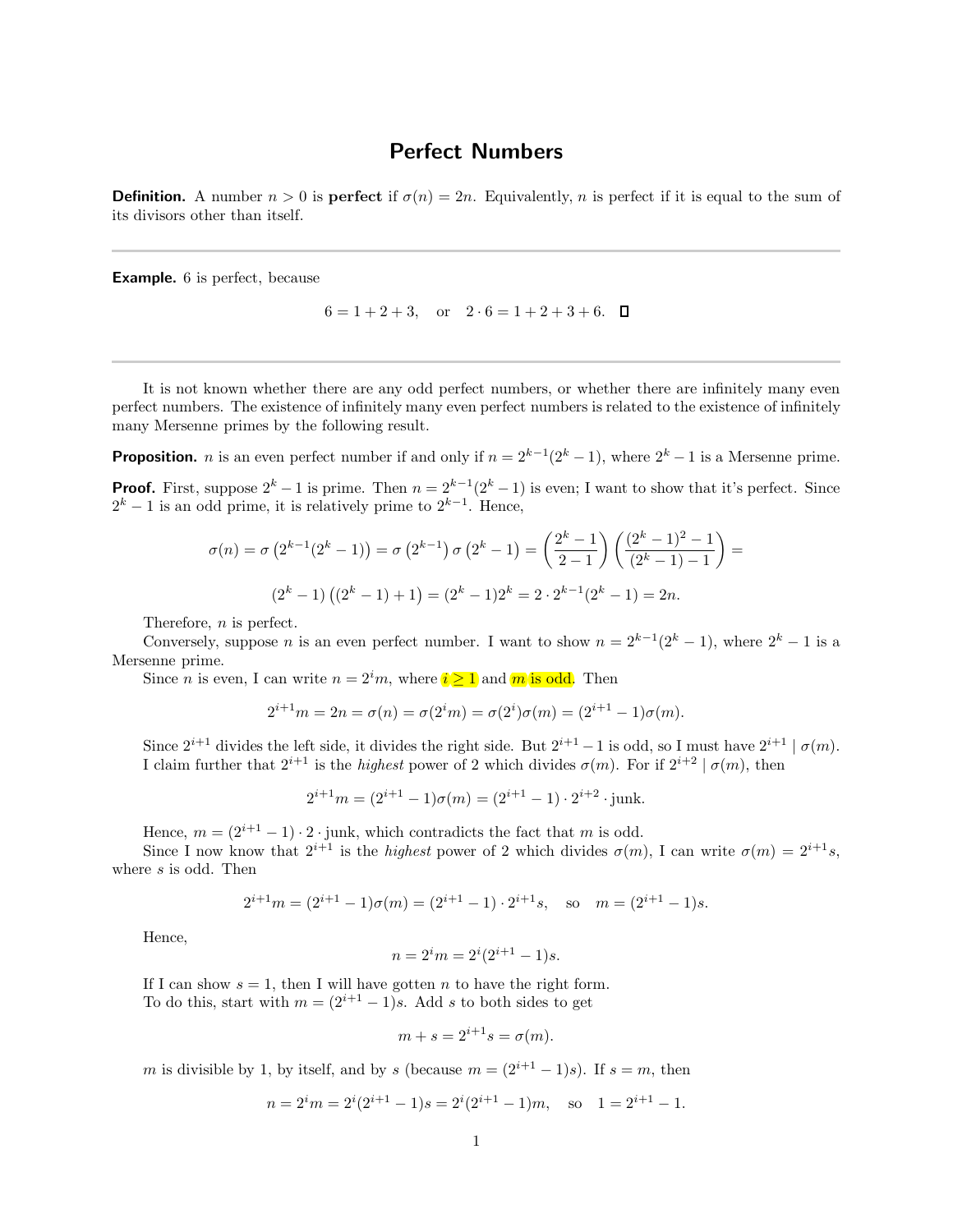This implies  $i = 0 \times$ . So  $s \neq m$ . If in addition  $s > 1$ , then 1, s, and m are three *distinct* divisors of m,

$$
\sigma(m) \ge m + s + 1.
$$

This contradicts  $m + s = \sigma(m)$ , derived above. Therefore,  $s = 1$ .

At this point, I know  $n = 2^{i}(2^{i+1}-1)$ . I only need to show that  $2^{i+1}-1$  is prime. Since 1 and  $2^{i+1}-1$ are distinct factors of  $2^{i+1} - 1$ , I have

$$
2^{i+1} = \sigma(m) = \sigma(2^{i+1} - 1) \ge 1 + (2^{i+1} - 1) = 2^{i+1}
$$

.

Therefore,  $\sigma(2^{i+1}-1)=2^{i+1}$ . But this means that 1 and  $2^{i+1}-1$  are the *only* factors of  $2^{i+1}-1$ , i.e.  $2^{i+1} - 1$  is prime.

**Example.**  $2^7 - 1 = 127$  is prime, so

$$
2^6(2^7 - 1) = 8128
$$

is perfect.  $\Box$ 

I now know that finding even perfect numbers is equivalent to finding Mersenne primes — primes of the form  $2^n - 1$ . I showed earlier that  $2^n - 1$  is prime implies that n is prime. So to look for Mersenne primes, I only need to look at  $2^n - 1$  for n prime. Next, I'll derive a result which simplifies checking that  $2^n - 1$  is prime. First, here's an amusing lemma.

**Lemma.**  $(2^a - 1, 2^b - 1) = 2^{(a,b)} - 1$ .

**Proof.** Assume without loss of generality that  $a \geq b$ . The greatest common divisor of two numbers doesn't change if I subtract the smaller from the larger, so

$$
(2a - 1, 2b - 1) = ((2a - 1) - (2b - 1), 2b - 1) = (2a - 2b, 2b - 1) = (2b(2a-b - 1), 2b - 1).
$$

Since  $2^b - 1$  is odd, it has no factors in common with the  $2^b$  in the first term. So

$$
(2b(2a-b - 1), 2b - 1) = (2a-b - 1, 2b - 1).
$$

Now I see that the "2<sup>(·)</sup> − 1" in each slot is just along for the ride: All the action is taking place in the exponents. And what is happening is that the subtraction algorithm for computing greatest common divisors is operating in the exponents! — the original pair  $a, b$ , was replaced by  $a - b, b$ .

It follows that the exponents will "converge" to  $(a, b)$ , because this is what the subtraction algorithm does. And when the algorithm terminates, I'll have  $(2^{(a,b)} - 1, 0) = 2^{(a,b)} - 1$ , proving the result.  $\Box$ 

**Example.**  $(42, 54) = 6$ , so

$$
(2^{42} - 1, 2^{54} - 1) = 2^6 - 1 = 63.
$$

This is surely not obvious, especially when you consider that  $2^{42} - 1 = 4398046511103$  and  $2^{54} - 1 =$ 18014398509481983!

**Theorem.** Let p be an odd prime. Every factor of  $2^p - 1$  has the form  $2kp + 1$  for some  $k \ge 0$ .

**Proof.** It suffices to prove that the result holds for *prime* factors of  $2^p - 1$ . For

$$
(2ap + 1)(2bp + 1) = 2(2abp + a + b)p + 1,
$$

so